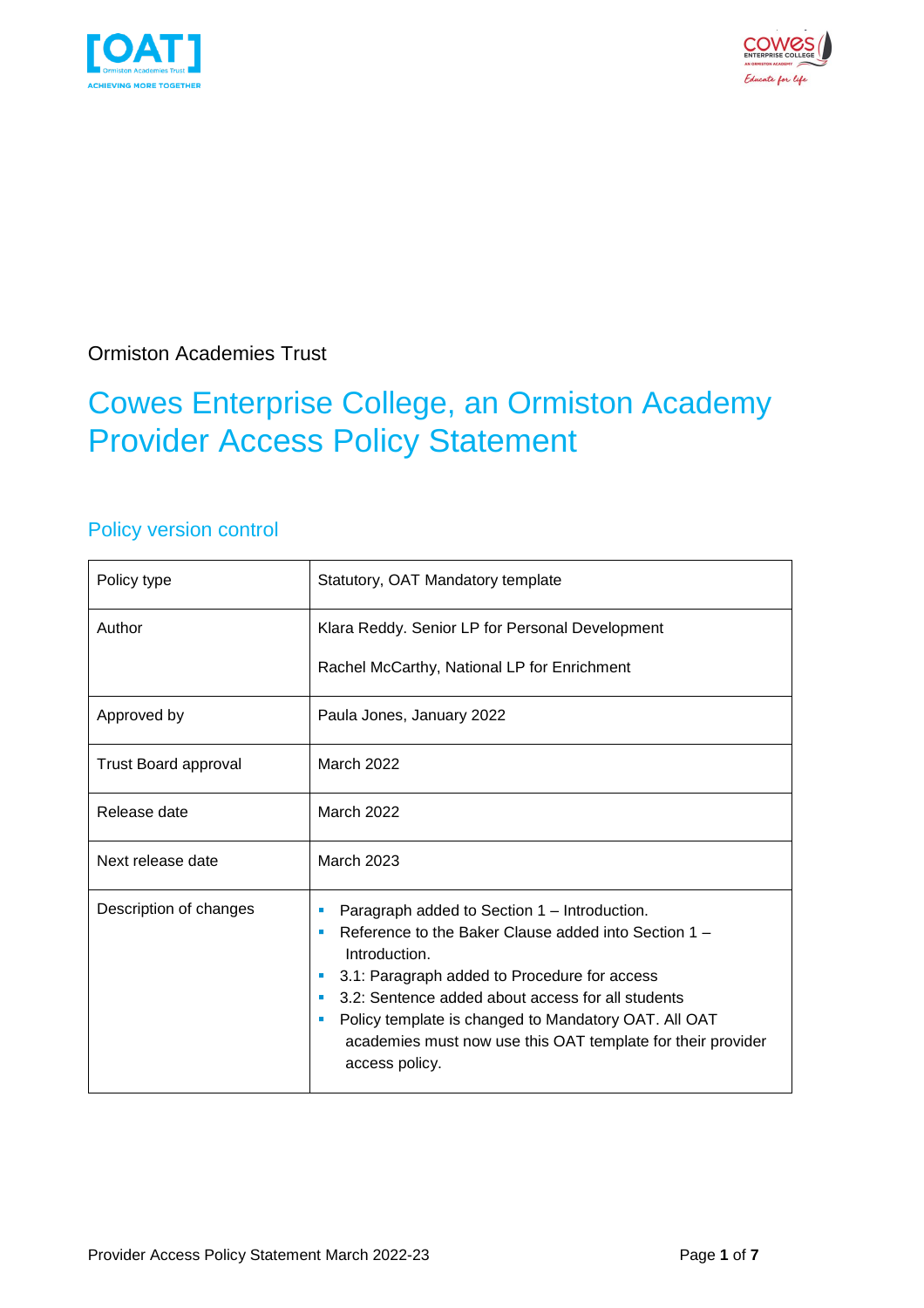



# **Contents**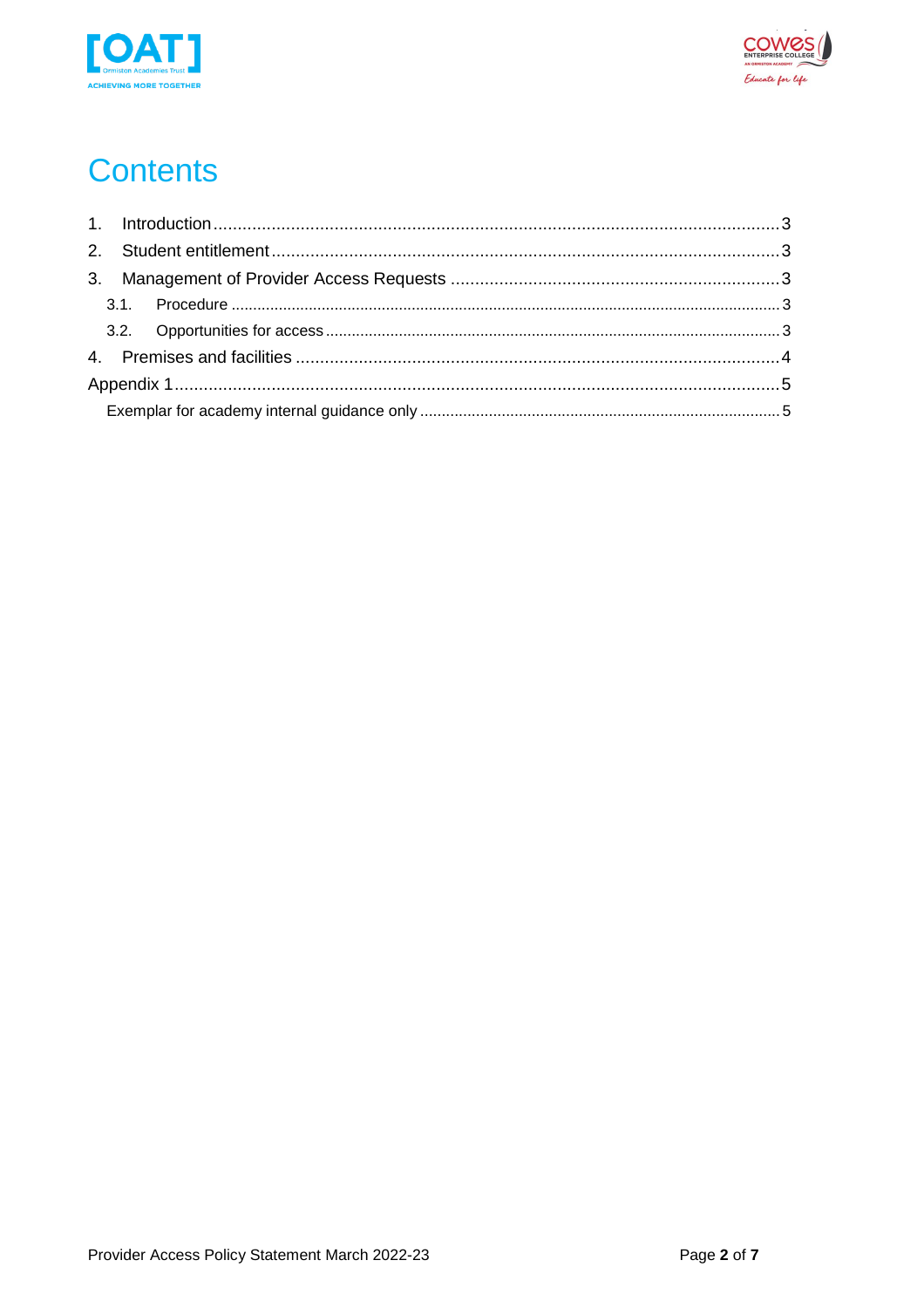



## <span id="page-2-0"></span>1. Introduction

- 1.1. Cowes Enterprise College, an Ormiston Academy is committed to supporting our students to make informed decisions about their future pathways. We act impartially, in line with our statutory duties, to ensure that we promote a full range of academic routes, technical routes and apprenticeships. We believe that it is vital to ensure that all pupils are aware of the benefits of apprenticeships, T levels and other approved technical qualifications and can consider them, alongside academic options, when making decisions about their next steps.
- 1.2. This policy statement sets out the school's arrangements for managing the access of providers to pupils at the school for the purposes of giving them information about the provider's education or training offer. This complies with the school's legal obligations under Section 42B of the Education Act 1997, as well as the legal duty known as the 'Baker Clause', 2018.

### <span id="page-2-1"></span>2. Student entitlement

- 2.1. Students in years  $8-11/13$  are entitled:
- To find out about technical education qualifications and apprenticeships opportunities, as part of a careers programme which provides information on the full range of education and training options available at each transition point.
- To hear from a range of local providers about the opportunities they offer, including technical education and apprenticeships – through options evenings, assemblies and group discussions and taster events.
- To understand how to make applications for the full range of academic and technical courses.

## <span id="page-2-2"></span>3. Management of Provider Access Requests

#### <span id="page-2-3"></span>3.1. Procedure

3.1.1. A provider wishing to request access should contact Name and Role.

▪ Telephone: ############ Email: #############

3.1.2. The academy will then work with providers to identify the most effective opportunity for them to share information about education and training opportunities. The Careers Leader will prepare for each provider visit by notifying students and their parents to consult the provider website for background information, including details of the courses and qualifications that the provider offers and their Ofsted grade.

#### <span id="page-2-4"></span>3.2. Opportunities for access

3.2.1. A number of events, integrated into the school careers programme, will offer providers an opportunity to come into school to speak to pupils and/or their parents. The academy will make provider visits available to all students in the relevant year group.

[Enter the details of your academy Careers Programme into the cells of this table: (suggestions can be found on pages 5-9 of this policy)]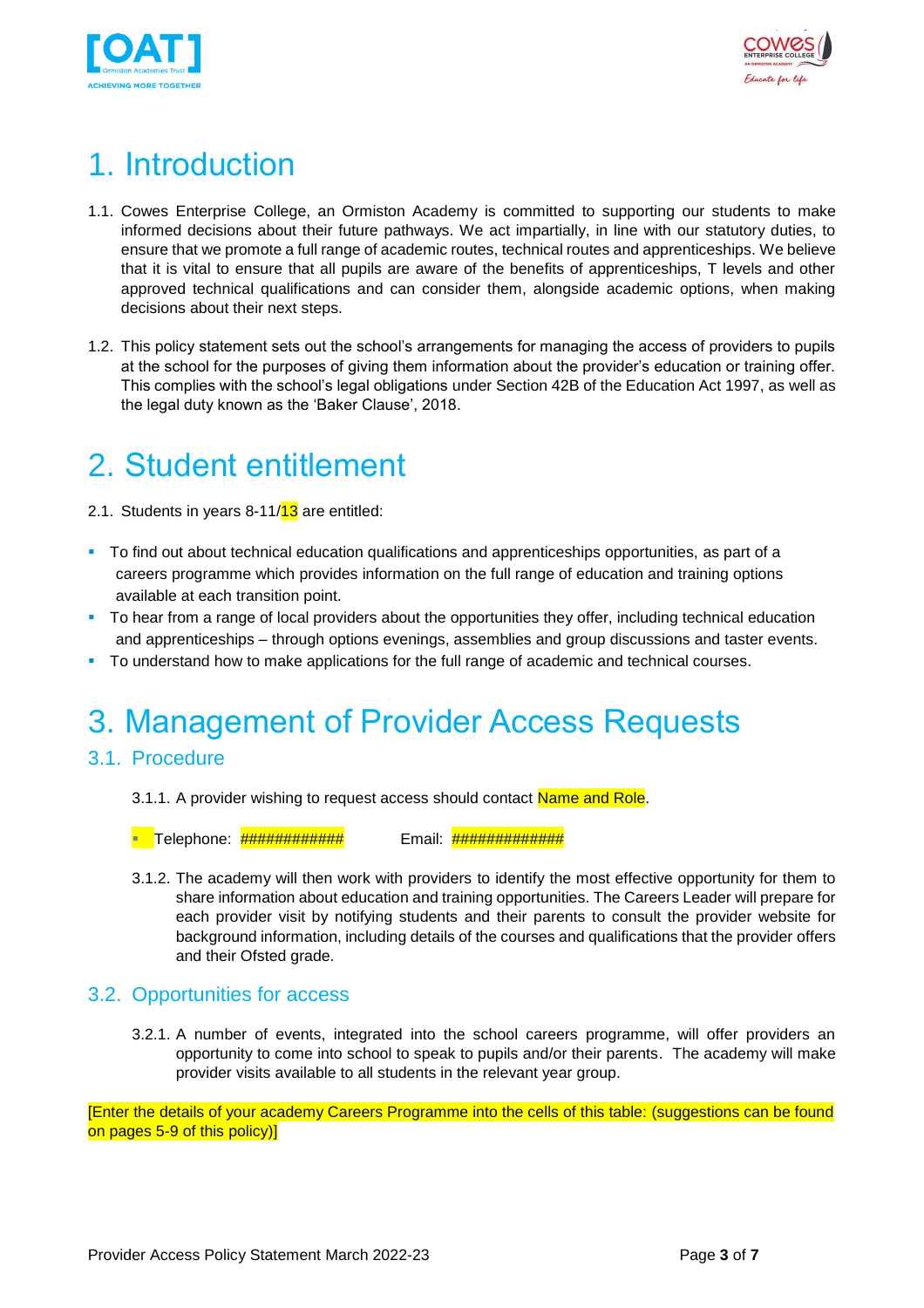



|                     | <b>Autumn Term</b> | <b>Spring Term</b> | <b>Summer Term</b> |
|---------------------|--------------------|--------------------|--------------------|
| <mark>Year 8</mark> |                    |                    |                    |
| Year 9              |                    |                    |                    |
| Year 10             |                    |                    |                    |
| Year 11             |                    |                    |                    |
| Year 12             |                    |                    |                    |
| Year 13             |                    |                    |                    |

- 3.2.2. Please speak to our named Careers Leader to identify the most suitable opportunity for you. The academy is committed to working with other providers to ensure our pupils can make informed decisions about future choices. Where possible, we like to align visits with our programmed calendar of CEIAG.
- 3.2.3. The academy policies on safeguarding and visitors sets out the school's approach to allowing providers into school as visitors to talk to our students. These can be found on the school website.

### <span id="page-3-0"></span>4. Premises and facilities

- 4.1. The school will make the main hall, sports hall, atrium and classrooms or private meeting rooms available for discussions between the provider and students, as appropriate to the activity. The school will also make available projectors and other specialist equipment to support provider presentations. This will all be discussed and agreed in advance of the visit with the Careers Leaders or a member of the academy team.
- 4.2. Providers are welcome to leave or send a copy of their prospectus or other relevant course literature to the academy Careers Leader, who will ensure that this is placed in the appropriate careers area of the academy. This area is available to all students at **break and lunch time**.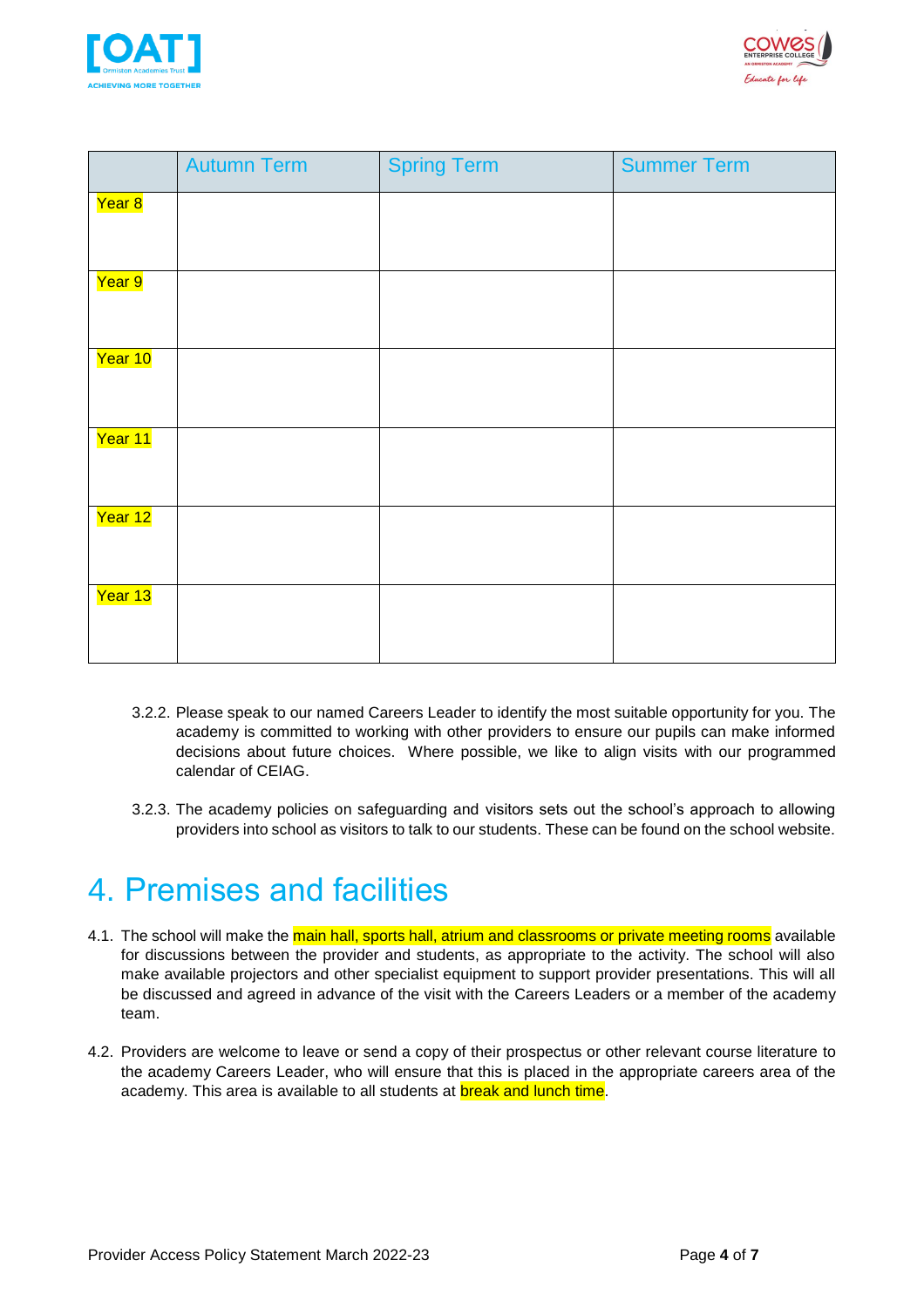



# <span id="page-4-0"></span>Appendix 1

### <span id="page-4-1"></span>Exemplar for academy internal guidance only

#### **This page is an exemplar only for ideas of events/activities that could be in the table for use on page 5.**

#### **Please delete from the final policy before publication**

|                   | <b>Autumn Term</b>                                                                                                                                                                                                                                                                                                                                                                                                          | <b>Spring Term</b>                                                                                                                                                                                                                                                                                               | <b>Summer Term</b>                                                                                                                                                                                                          |
|-------------------|-----------------------------------------------------------------------------------------------------------------------------------------------------------------------------------------------------------------------------------------------------------------------------------------------------------------------------------------------------------------------------------------------------------------------------|------------------------------------------------------------------------------------------------------------------------------------------------------------------------------------------------------------------------------------------------------------------------------------------------------------------|-----------------------------------------------------------------------------------------------------------------------------------------------------------------------------------------------------------------------------|
| Year <sub>8</sub> | Overview of post 16<br>options for students and<br>parents, to include: A<br>levels, Applied General<br>Qualifications (e.g.,<br>BTECs),<br>technical/vocational<br>qualifications,<br>apprenticeships,<br>traineeships, and<br>supported internships<br><b>Event for University</b><br><b>Technical Colleges</b><br><b>Assembly and tutor group</b><br>opportunities<br><b>Collapsed timetable day</b><br>for tutor input. | <b>Employer event for students,</b><br>parents - market stall event<br>giving overview of local,<br>regional, and national<br>opportunities and skills<br>requirement<br>Meetings with careers adviser<br><b>Assembly and tutor group</b><br>opportunities<br><b>Collapsed timetable day for</b><br>tutor input. | <b>Technical/vocational tasters</b><br>at local college/s, training<br>providers<br>Meetings with careers adviser<br><b>Assembly and tutor group</b><br>opportunities<br><b>Collapsed timetable day for</b><br>tutor input. |
| Year 9            | Event for providers of<br>technical education/<br>apprenticeships to include<br><b>Further Education</b><br>colleges, UTCs or Studio<br>schools and training<br>providers Meetings with<br>careers adviser<br><b>Careers evening</b><br><b>Assembly and tutor group</b><br>opportunities<br><b>Collapsed timetable day</b><br>for tutor input.                                                                              | Meetings with careers adviser<br><b>KS4 options event</b><br><b>Assembly and tutor group</b><br>opportunities<br><b>Options evening</b><br>Collapsed timetable day for<br>tutor input.                                                                                                                           | <b>Technical/vocational tasters</b><br>at local college/s, training<br>providers<br>Meetings with careers adviser<br><b>Assembly and tutor group</b><br>opportunities<br><b>Collapsed timetable day for</b><br>tutor input. |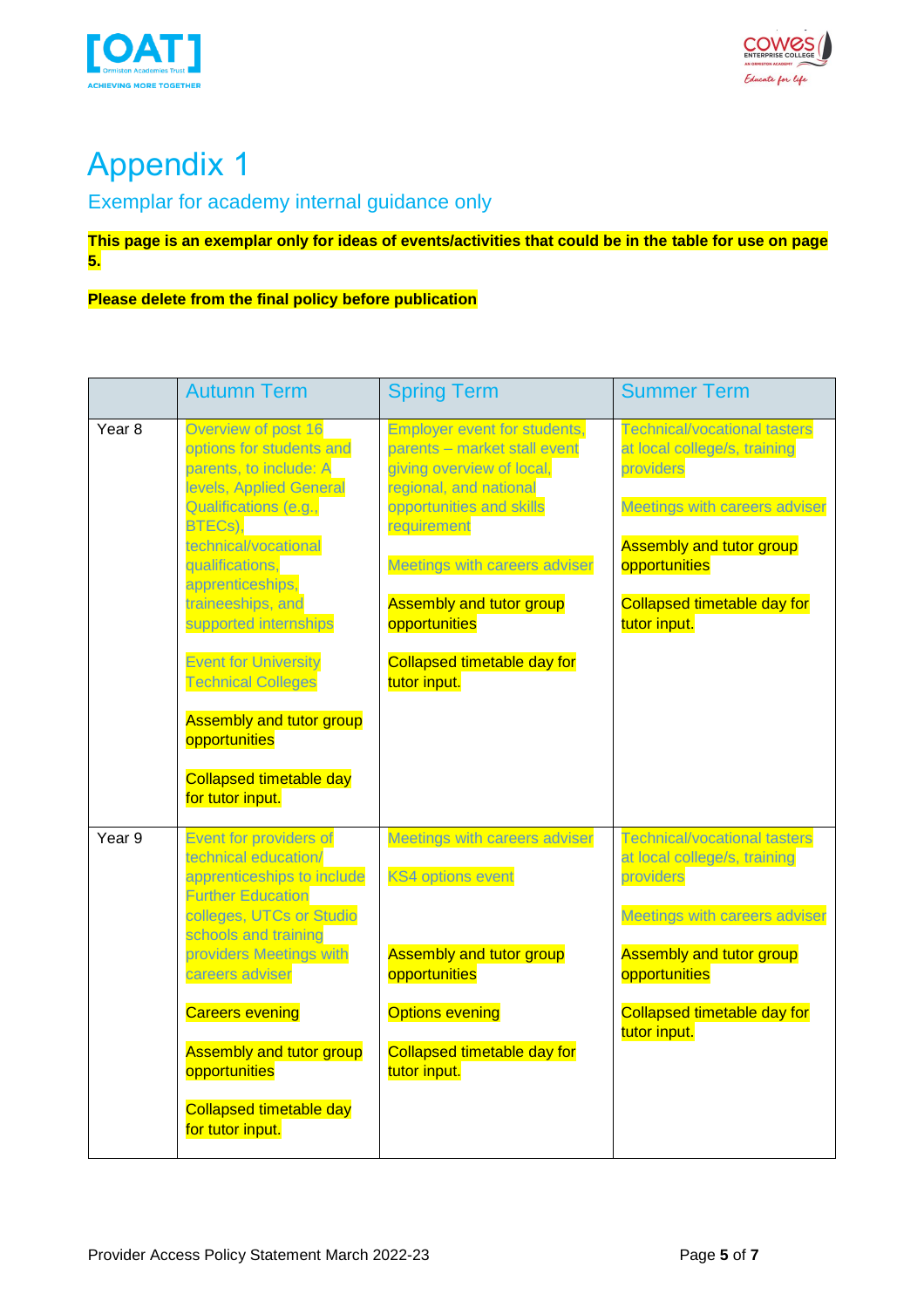



| Year 10 | Life Skills - work<br>experience preparation<br>sessions<br><b>Meetings with careers</b><br>adviser<br><b>Careers Evening</b><br><b>Assembly and tutor group</b><br>opportunities<br><b>Collapsed timetable day</b><br>for tutor input.                                                                                                                                                                                                                                                                     | <b>Technical/vocational tasters at</b><br>local college/s, training<br>providers<br>Meetings with careers adviser<br><b>Assembly and tutor group</b><br>opportunities<br><b>Collapsed timetable day for</b><br>tutor input. | Life skills - assembly and<br>tutor group opportunities<br>Meetings with careers adviser<br><b>Assembly and tutor group</b><br>opportunities<br><b>Collapsed timetable day for</b><br>tutor input. |
|---------|-------------------------------------------------------------------------------------------------------------------------------------------------------------------------------------------------------------------------------------------------------------------------------------------------------------------------------------------------------------------------------------------------------------------------------------------------------------------------------------------------------------|-----------------------------------------------------------------------------------------------------------------------------------------------------------------------------------------------------------------------------|----------------------------------------------------------------------------------------------------------------------------------------------------------------------------------------------------|
| Year 11 | Post 16 provider open<br>evenings: opportunities to<br>visit local Further<br><b>Education and sixth form</b><br>colleges, other school<br><b>UTCs, Studio schools and</b><br>other training providers<br>regarding A level, Applied<br>General, technical and<br>vocational and<br>apprenticeships.<br><b>Meetings with careers</b><br>adviser<br>Post 16 applications<br><b>Careers Evening</b><br><b>Assembly and tutor group</b><br>opportunities<br><b>Collapsed timetable day</b><br>for tutor input. | Post-16 interviews<br><b>Assembly and tutor group</b><br>opportunities<br><b>Collapsed timetable day for</b><br>tutor input.                                                                                                | Confirmation of post 16<br>education destinations for all<br>students                                                                                                                              |
| Year 12 | <b>Higher Education Fair for</b><br>a variety of HE providers<br>including local Further<br><b>Education colleges</b><br>Post-18 assembly - higher<br>and degree<br>apprenticeships                                                                                                                                                                                                                                                                                                                         | Small group sessions: future<br>education, training, and<br>employment options<br>Meetings with careers adviser                                                                                                             | Small group sessions: future<br>education, training, and<br>employment options<br>Meetings with careers adviser                                                                                    |